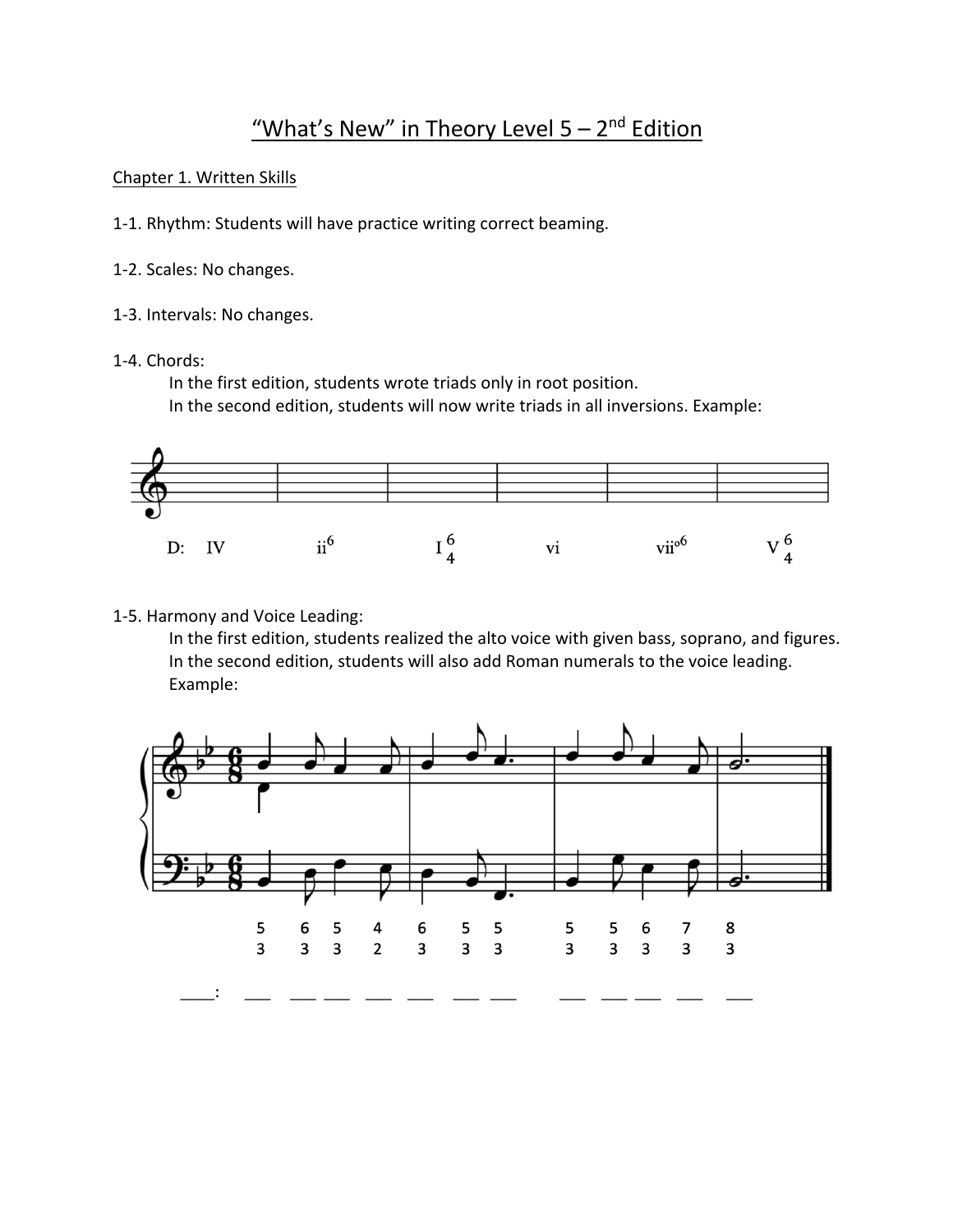## Chapter 2. Analysis

- Analysis pieces now draw from a more diverse set of composers, including equal representation of women and men composers.
- As has been added in level 3 and level 4, students will continue to identify chords by Roman numeral with blanks on the score.

### Chapter 3. Aural Skills.

- 3-1. Interval identification: no changes.
- 3-2. Chord identification:

This exercise was not included in the first edition.

In the second edition, students will hear a chord and identify that chord as major, minor, diminished or V7. Students will also determine if this chord is in root position or first inversion.

## 3-3. Rhythmic dictation:

The concepts remain the same in first and second edition. But the second edition arranges rhythms to reflect a clear metrical hierarchy with longer rhythms appearing on strong beats (as they typically do in music).

### 3-4. Melodic dictation:

The first edition allowed for large leaps in all chords. The second edition controls leaps so that they appear only within the tonic triad.

### 3-5. Harmonic dictation:

The first edition had all diatonic chords and all in root position (but this rarely happens in tonal music).

The second edition limits harmonic dictation to include only tonic, pre-dominant, and dominant chords. These chords, however, can now appear in root position or first inversion.

Period identification (from the first edition) has been replaced with chord identification (3-2).